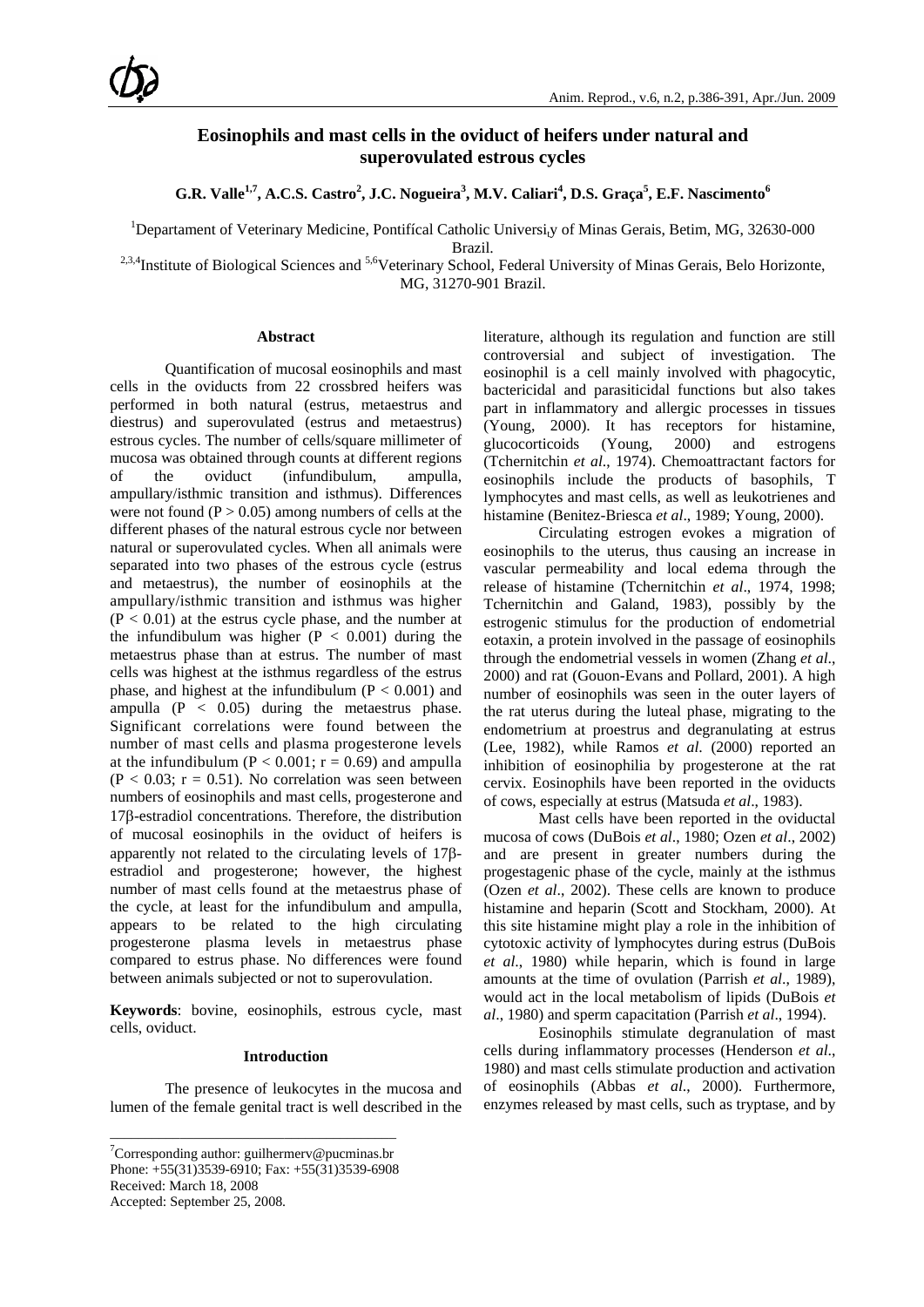eosinophils, such as eosinophilic peroxidase, take part in the processes of tissue remodeling (Abbas *et al*., 2000). However, Terada *et al*. (1985) did not find any effect of mast cells or histamine on uterine eosinophilia of healthy rats.

This study aimed to quantify these cells along the regions of the oviducts of heifers under natural or superovulated estrous cycles and to verify possible correlations between eosinophils and mast cells and circulating levels of 17β-estradiol (E2) and progesterone (P4).

## **Materials and Methods**

### *Animals and treatments*

The methodology employed in this study has been described in a previous paper (Valle *et al*., 2007). Briefly, crossbred heifers (*Bos taurus taurus* x *Bos taurus indicus*;  $n = 19$ ) with ages ranging from 2 to 4 years and body weight from 350 to 430 kg were kept on pasture and checked for signs of behavioral estrus twice a day. As the animals displayed the first signs of estrus, they were randomly assigned to one of the following groups: a) slaughtered 17 hours after estrus initiation (Est group;  $n = 4$ ); b) slaughtered 4 days after estrus initiation (Met group;  $n = 3$ ); c) slaughtered 11 days after estrus initiation (Die group;  $n = 4$ ); d) submitted to superovulatory treatment and slaughtered 17 hours after estrus initiation (Estsup group;  $n = 4$ ); and e) submitted to superovulatory treatment and slaughtered 4 days after estrus initiation (Metsup group;  $n = 4$ ). Superovulation was obtained by i.m. injections of follicle stimulating hormone (FSH) (Pluset; Calier, Brazil) in decreasing doses (total dosage of 350 iu) at intervals of 12 hours from the tenth day following estrus. At the twelfth day after estrus, 25 mg of dinoprost trometamina (Lutalyse; Rhodia, Brazil) was also i.m. injected.

Immediately before slaughter, 3 mL of venous blood were collected into assay tubes containing ethylenediaminetetraacetic acid (Vacutainer EDTA K3, B.D.; Brazil) and centrifuged for 10 minutes at 400 g. Blood plasma obtained was frozen at -20ºC until analysis by radioimmunoassay (Estradiol Maia Kit and Progesterone Maia Kit, BioChem ImmunoSystems; Italy). All samples were analyzed within the same assay. The intra-assay coefficients of variation for E2 and P4 were 7.0% and 8.1%, respectively. Minimum detection concentrations for P4 and E2 were 0.022 ng/mL and 1.0 pg/mL, respectively.

# *Tissue preparation*

Tissue samples from the infundibulum, ampulla, ampullary/isthmic transition and isthmus of both oviducts were fixed in 10% neutral buffer formalin, embedded in paraffin wax and sectioned at 5μm. Cromotrope 2R (Lendrum, 1944) and Toluidine Blue (Luna, 1968) staining were employed for detecting the presence of eosinophils and mast cells, respectively.

# *Eosinophils and mast cells quantification*

The number of eosinophils in the oviductal mucosa was estimated by counting these cells along the entire area of tissue present on the slide, at 1000X magnitude. Next, such area was determined with KS300 software using the image analysis equipment (Kontron Electronic/Carl Zeiss; Germany). Digitized images were obtained with the TK-1270/RGB microcamera (JVC; Japan), at 40X magnitude. Therefore, the concentration of eosinophils in the mucosa (eosinophils/mm<sup>2</sup>) was obtained. The mast cell concentration in the mucosa (mast cells/ $mm<sup>2</sup>$ ) was determined by using the same procedure.

## *Statistical analyses*

The Wilcoxon test was used for comparing right and left oviducts, as well as ipsilateral and contralateral oviduct in relation to the ovary containing either a corpus luteum in formation (Met group), a mature corpus luteum (Die group) or a preovulatory follicle (Est group), in those groups of heifers under natural estrous cycle. Comparisons among experimental groups, including data of hormonal concentrations, were performed by using Kruskal-Wallis and Mann-Whitney tests; Friedman method was employed for comparisons among different regions of the oviducts. The relationships among variables were identified by Spearman correlation coefficient. The level of significance considered for the statistical analyses was  $5\%$  (P < 0.05) and results were expressed as means ± standard deviation (age, body weight and hormonal concentrations) or medians (number of eosinophils and mast cells/ $mm<sup>2</sup>$ ).

### **Results**

Age, body weight and circulating plasma E2 and P4 concentrations of the animals are shown in Table 1. Higher E2 levels ( $P < 0.05$ ) were observed in Estsup group in relation to Metsup group, and lower P4 levels  $(P < 0.005)$  in Est group in relation to Metsup and Die groups.

Differences were not observed  $(P > 0.05)$ between right and left oviducts, as well as ipsilateral and contralateral oviducts in relation to the ovary containing a preovulatory follicle or a corpus luteum. Therefore, the mean values for the two oviducts were used for each animal.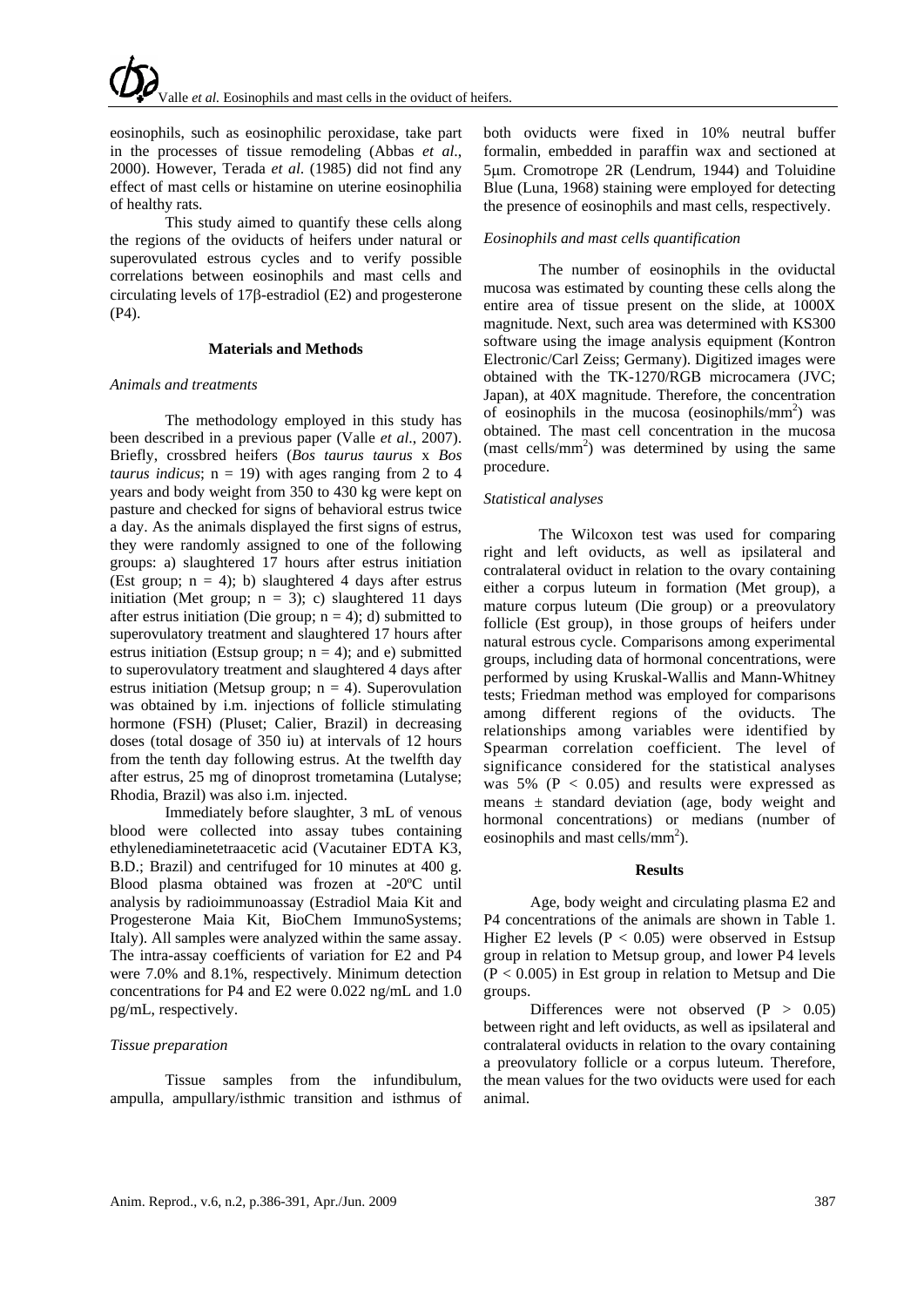Valle *et al.* Eosinophils and mast cells in the oviduct of heifers.

| $Group^*$ | Age (years)   | Body weight (kg) | Hormonal levels <sup>#</sup>    |                             |
|-----------|---------------|------------------|---------------------------------|-----------------------------|
|           |               |                  | $E2$ (pg/mL)                    | $P4$ (ng/mL)                |
| Est       | $3.0 \pm 0.0$ | $398.0 \pm 30.2$ | $10.27 \pm 1.75$ <sup>AB</sup>  | $0.18 \pm 0.13^{\rm A}$     |
| Estsup    | $3.3 \pm 0.5$ | $374.0 \pm 17.9$ | $27.40 \pm 11.58$ <sup>B</sup>  | $0.65 \pm 0.42^{\text{AC}}$ |
| Met       | $2.7 \pm 0.6$ | $366.3 \pm 18.6$ | $12.23 \pm 0.65$ <sup>AB</sup>  | $0.73 \pm 0.12^{AB}$        |
| Metsup    | $3.5 \pm 0.6$ | $397.5 \pm 14.9$ | $10.80 \pm 1.24^{\rm A}$        | $21.58 \pm 18.60^{\rm BC}$  |
| Die       | $3.3 \pm 0.5$ | $368.3 \pm 37.4$ | $16.55 \pm 10.55$ <sup>AB</sup> | $11.55 \pm 7.07^{\rm B}$    |

Table 1. Mean  $\pm$  SD for age, body weight and hormonal levels of heifers according to groups.

 $*Est = estrus$ ; Estsup = superovulated estrus; Met = metaestrus; Metsup = superovulated metaestrus; Die = diestrus.  $E2 = 17β$ -estradiol plasma concentration; P4 = progesterone plasma concentration.

A,B,C within the same column indicate difference ( $P < 0.05$ ).

Table 2 shows the results of eosinophilic counts at the different regions of the oviducts for each group. No differences  $(P > 0.05)$  were found among groups for each oviductal segment. When groups were combined according to estrus (Est + Estsup) and metaestrus (Met + Metsup) phases, highest numbers of eosinophils were found at the infundibulum  $(P < 0.001)$ during metaestrus phase; and during estrus phase, eosinophilic counts in the infundibulum were only higher  $(P < 0.02)$  than those found at the ampulla. At the ampullary/isthmic transition  $(P < 0.01)$  and isthmus ( $P < 0.04$ ), these numbers were higher at estrus than at metaestrus phase. Despite these differences, no correlations ( $P > 0.05$ ) were found between numbers of mucosal eosinophils and hormonal levels.

Table 2 depicts the results for the numbers of mucosal mast cells at the different oviductal regions. No differences  $(P > 0.05)$  among groups were found in numbers of mucosal mast cells at each oviductal segment. However, when groups were combined, at the infundibulum ( $P < 0.01$ ) and ampulla ( $P < 0.05$ ) the numbers were greater during metaestrus than during estrus phase. Nevertheless, at both estrus ( $P < 0.001$ ) and metaestrus ( $P < 0.02$ ) phases the highest number of mast cells were seen at the isthmus (Table 2).

Independently of the phase of the cycle, a positive correlation between mast cell number and P4 circulating levels was found only at the infundibulum  $(P < 0.001$ ;  $r = 0.69$ ) and ampulla  $(P < 0.03$ ;  $r = 0.51$ ). No correlation was found between mast cell number and E2 circulating levels  $(P > 0.05)$  and between eosinophil numbers and mast cell numbers  $(P > 0.05)$  at the oviductal mucosa.

| Table 2. Median for mucosal eosinophils and mast cells (numbers/mm <sup>2</sup> ) at different regions of heifer oviduct, |
|---------------------------------------------------------------------------------------------------------------------------|
| according to the phases of natural or superovulated estrous cycles.                                                       |
|                                                                                                                           |

| Cell type  | Group*           | Region                  |                   |                     |                 |  |
|------------|------------------|-------------------------|-------------------|---------------------|-----------------|--|
|            |                  | Infundibulum            | Ampulla           | Ampulla/Isthmus     | <b>Isthmus</b>  |  |
| Eosinophil | Est              | 6.46                    | 1.39              | 0.79                | 1.99            |  |
|            | Estsup           | 4.06                    | 1.08              | 2.58                | 2.09            |  |
|            | Met              | 3.90                    | 0.26              | 0.00                | 0.00            |  |
|            | Metsup           | 6.05                    | 1.10              | 0.26                | 0.86            |  |
|            | Die              | 0.27                    | 1.12              | 0.00                | 0.00            |  |
|            | Estrus phase     | 4.27 <sup>b</sup>       | 1.08 <sup>a</sup> | $2.05^{ab, A}$      | $2.09^{ab, A}$  |  |
|            | Metaestrus phase | $5.24^{b}$              | 1.06 <sup>a</sup> | $0.00^{a, B}$       | $0.00^{a, B}$   |  |
| Mast cell  | Est              | 6.50                    | 3.44              | 10.38               | 35.90           |  |
|            | Estsup           | 8.37                    | 7.17              | 1.85                | 25.27           |  |
|            | Met              | 6.80                    | 8.64              | 18.86               | 28.85           |  |
|            | Metsup           | 14.04                   | 12.92             | 0.00                | 38.70           |  |
|            | Die              | 9.43                    | 8.69              | 37.72               | 42.35           |  |
|            | Estrus phase     | $7.49^{b,\overline{A}}$ | $5.27^{ab, A}$    | $3.12^{a}$          | $26.68^{\circ}$ |  |
|            | Metaestrus phase | $12.72^{b, B}$          | $9.80^{b, B}$     | $1.94^{\mathrm{a}}$ | $34.97^{\circ}$ |  |

\*Est = estrus; Estsup = superovulated estrus; Met = metaestrus; Metsup = superovulated metaestrus; Die = diestrus. a,b,c<sub>w</sub>ithin the same line and <sup>A,B</sup> within the same column indicate difference ( $P < 0.05$ ).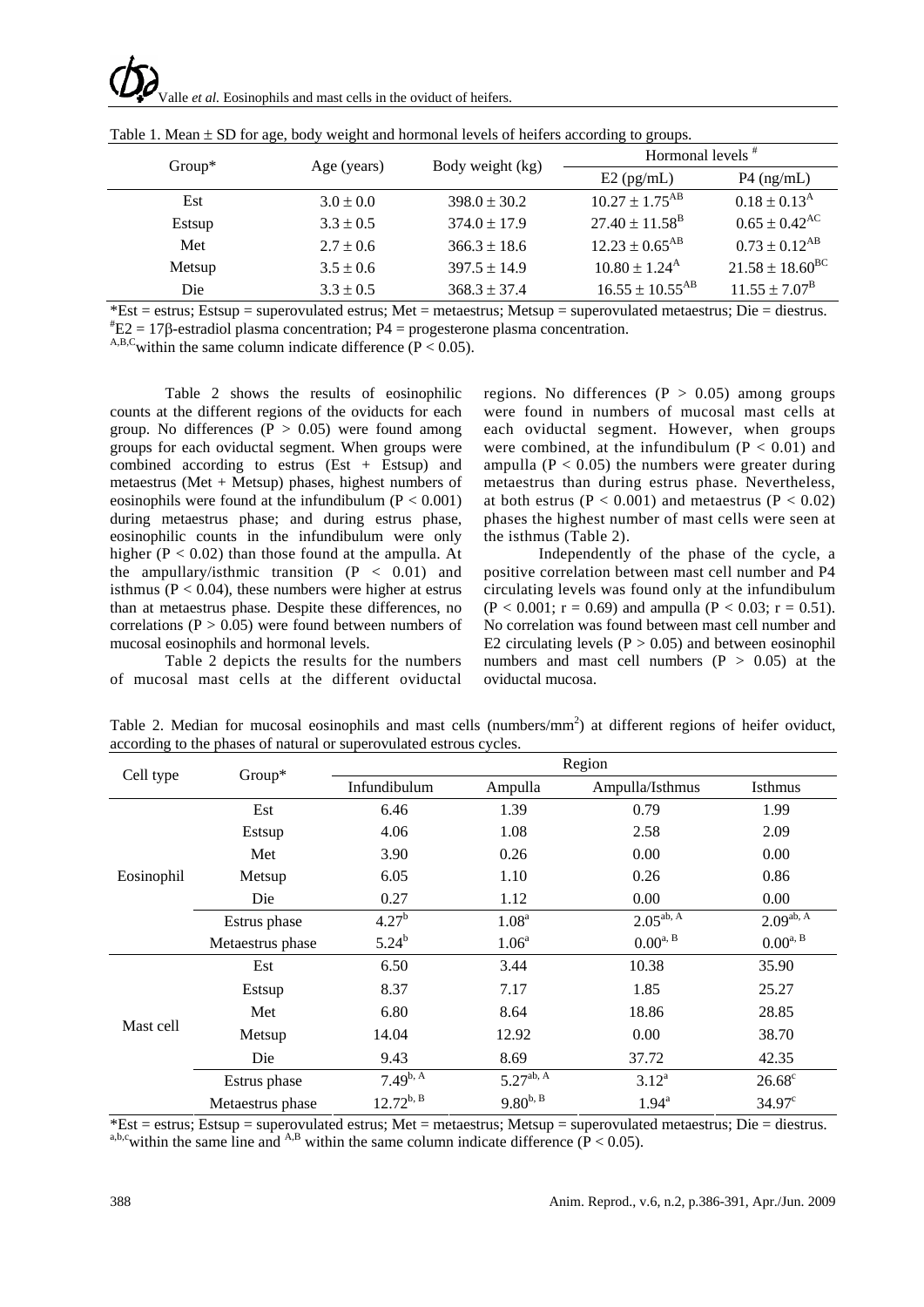### **Discussion**

A greater eosionophil concentration at the infundibulum in relation to the other regions of the oviduct, mainly during the estrus phase (Table 2), was observed in the present study. Matsuda *et al.* (1983) studied only the ampulla and isthmus and found no difference between these segments. This greater eosinophilic concentration at the infundibulum, mainly at estrus phase, could indicate that these cells play some role in the capture and initial transport of oocytes by the oviduct. Also, Lee (1982) found a greater concentration of eosinophils in the myometrium and perimetrium of rats during metaestrus and diestrus phases, and in the endometrium during proestrus and estrus phases. Since there is no clear mucosal, muscularis and serosal layers in the infundibulum (Lombard *et al*., 1950), the distribution of eosinophils in the individual layers cannot occur at the infundibulum.

The greatest concentration of eosinophils at the ampullary/isthmic transition and isthmus during the estrus phase of the cycle (Table 2) is in agreement with the findings of Brown and Nellor (1968), Tchernitchin *et al*. (1974), Matsuda *et al*. (1983) and Tchernitchin and Galand (1983). However, its functions under these circumstances are still unknown. Gouon-Evans and Pollard (2001) did not find any relation between endometrial eosinophils and fertility in rats; Grunert *et al.* (1984) have reported that the greater vascular permeability mediated by eosinophils increases the amount of luminal oviductal secretion, which could in some way influence fertility; and Wang *et al*. (2000) have stated that the presence of eosinophils at the mucosal female genital system is important for protection against invasion of infectious agents. This latter observation corroborates our finding of greatest numbers of eosinophils at the isthmus during the estrus phase of the cycle compared to metaestrus phase (Table 2), since the first oviductal region to be committed in an ascending infection during estrus would be the isthmus.

According to Lee (1982), Grunert *et al*. (1984) and Ramos *et al*. (2000), the uterine reduction in the number of eosinophils during the metaestrus phase of the cycle takes place through an unknown mechanism of P4 action, which would enhance degranulation of these cells. This could possibly explain the reduction of eosinophils in ampulla/isthmus and isthmus during the metaestrus phase in the present study (Table 2).

The use of superovulated animals in the present experiment allowed the establishment of circulating E2 and P4 levels greater than those normally found during the estrous cycle, thus increasing the chances of detecting correlations between circulating levels of these hormones and the concentration of the eosinophils and mast cells in the oviductal mucosa. However, no significant correlation was found between E2 and P4 circulating levels and eosinophils, not even at the ampullary/isthmic transition and at isthmus, where such

difference was seen among estrus and metaestrus phases of the cycle (Table 2). This finding shows that, in the cow oviduct, the greatest incidence of eosinophils does not seem to be related to the increase of circulating E2, thus contrasting with the findings obtained in the endometrium of sows (Brown and Nellor, 1968) and women (Tchernitchim *et al.,* 1974; Tchernitchin and Galand, 1983). In rat cervix the reduction of eosinophils incidence is attributed to P4 (Ramos *et al*., 2000), but in this experiment the reduction of such cells should not be attributed to the effect of P4.

The greatest concentration of mast cells was seen at the isthmus (Table 2), which is similar to that observed by DuBois *et al*. (1980) and Ozen *et al*. (2002). Nevertheless, the concentration of mast cells was higher during the metaestrus phase than during estrus phase at the infundibulum and ampulla (Table 2) and was also accompanied by a positive correlation with the circulating levels of P4. The greatest concentration of these cells at the infundibulum and ampulla might be related to the tissue remodeling process, in which mast cells play a role (Abbas *et al*., 2000).

The greatest numbers of mast cells in the oviductal segments closer to the uterus could indicate, during estrus, a role of these cells in the mechanism of sperm capacitation since heparin, one of the components of oviductal secretions involved in that process (Parrish *et al.,* 1989), is also present in the secretion of mast cells (Scott and Stockham, 2000). Sperm capacitation begins with preovulatory P4 acting upon plasma and acrosomal membranes of the sperm at the isthmus, leading to intracellular changes that culminate with capacitation (Hunter, 1999), which in turn can be mediated by binding of heparin to receptors of the spermatozoon plasma membrane (Parrish *et al*., 1994; O'Flaherty *et al*., 1999). Conversely, during metaestrus, the isthmus is responsible for the maintenance of the embryo until its arrival in the uterus four days following ovulation (Harper, 1994). However, the greatest numbers of mast cells found at the isthmus (Table 2), regardless of the estrous cycle phase or of P4 circulating levels, does not mean that these cells are the source of heparin for the process of sperm capacitation or that they are related to the embryonic maintenance, thus making difficult to understand its role at this segment. In women, Weidinger *et al*. (2003) suggest the participation of mast cells in the inhibition of sperm motility, because these cells produce tryptase, an enzyme exerting this action upon spermatozoa.

No correlation was found between eosinophil and mast cell numbers, which is in agreement with previous findings of no effect of mast cells and/or histamine upon uterine eosinophilia in rats (Terada *et al.,* 1985).

The greatest number of eosinophils at the ampulla/isthmus and isthmus during estrus phase (Table 2) could not be linked to E2 and P4 circulating levels, or to the presence of mast cells or its products.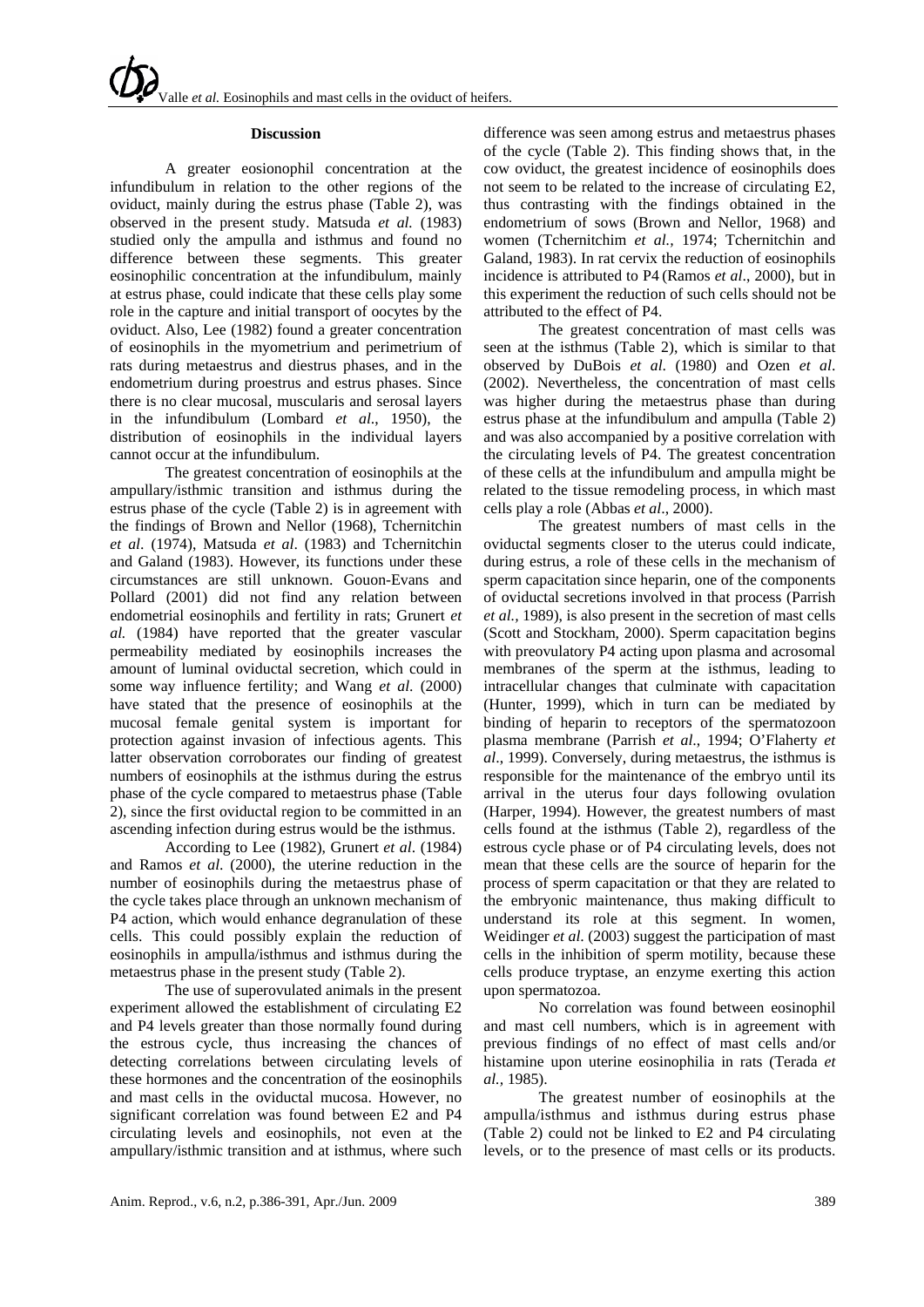Thus, this increase of eosinophil population should be explained by other factors, like chemoattractant factors for eosinophils, such as eotaxin (Lee *et al*., 1989; Zhang *et al*., 2000; Gouon-Evans and Pollard, 2001) and leucotrienes (Benitez-Briesca *et al*., 1989). Conversely, the synergistic actions of eosinophils and mast cells in inflammatory processes (Henderson *et al*., 1980; Abbas *et al*., 2000; Young, 2000) and tissue remodeling (Abbas e*t al*., 2000) could not be detected in the oviducts.

Information about the mechanisms that regulate the presence of eosinophils and mast cells in the bovine oviducts is still lacking. The reason for the occurrence of greater numbers of eosinophils at the ampullary/isthmic transition and isthmus mucosa during the estrus phase of the cycle does not seem to be due to variations in E2 and P4 circulating levels, but the increase in mast cell numbers at the metaestrus phase is probably related to the greater P4 circulating levels. Furthermore, superovulation did not have an effect on the concentration of eosinophils and mast cells in the oviductal mucosa during estrus and metaesrus.

### **Acknowledgments**

This study was financially supported by FAPEMIG (CAG 492/2001) and received collaboration from Dr. Armando Leal do Norte and professor Fabio Mauricio Cardoso.

# **References**

**Abbas AK, Lichtman AH, Pober JS**. 2000. Immediate hypersensitivity. *In*: Abbas AK, Lichtman AH (Eds.). *Cellular and Molecular Immunology*.  $4^{\text{th}}$  ed. Philadelphia: W.B. Saunders. pp. 424-444.

**Benitez-Briesca L, Villanueva C, Amezcua JL, Guevara R, Freyre R**. 1989. Experimental uterine eosinophilia in the rat. The role of some inhibitors of arachidonic acid metabolism. *Archiv Invest Med*, 20:273-278.

**Brown JE, Nellor JE**. 1968. A relationship between ovarian and genital tract eosinophilic granulated cells. *Anat Rec*, 162:15-24.

**DuBois JA, Wordinger RJ, Dickey JF**. 1980. Tissue concentrations of mast cells and lymphocytes of the bovine uterine tube (oviduct) during the estrous cycle. *Am J Vet Res*, 41:806-808.

**Gouon-Evans V, Pollard JW**. 2001. Eotaxin is required for eosinophil homing into the stroma of the pubertal and cycling uterus. *Endocrinology*, 142:4515- 4521.

**Grunert G, Porcia M, Neumann G, Sepúlveda S, Tchernitchin AN**. 1984. Progesterone interaction with eosinophils and with responses already induced by oestrogen in the uterus. *J Endocrinol*, 102:295-303.

**Harper MJK**. 1994. Gamete and zygote transport. *In*:

Knobil, E and Neill, JD (Eds.). *The Physiology of Reproduction*. 2nd ed. New York: Raven Press. pp. 123- 187.

**Henderson WR, Chi EY, Klebanoff SJ**. 1980. Eosinophil peroxidase-induced mast cell secretion. *J Exp* Med, 152:265-279.

**Hunter RHF**. 1999. Factors influencing sperm migration in the fallopian tubes of farm animals. *Reprod Domest Anim*, 34:227-235.

**Lee SH**. 1982. Uterine epithelial and eosinophil estrogen receptors in rats during the estrous cycle. *Histochemistry*, 74:443-452.

**Lee YH, Howe RS, Sha S-J, Teuscher C, Sheehan DM, Lyttle CR**. 1989. Estrogen regulation of an eosinophil chemotactic factor in the immature rat uterus. *Endocrinology*, 125:3022-3028.

**Lendrum AC**. 1944. A stain for eosinophil cells. *J Pathol Bacteriol*, 56:441-444.

**Lombard L, Morgan BB, McNutt SH**. 1950. The morphology of the oviduct of virgin heifers in relation to the estrous cycle. *J Morphol*, 86:1-23.

**Luna LG**. 1968. *Manual of Histologic Staining Methods of the Armed Forces, Institute of Pathology*. 3rd ed. New York: McGraw-Hill.

**Matsuda H, Okuda K, Imori T**. 1983. Tissue concentrations of eosinophils in the bovine oviduct and uterus at different stages of the oestrous cycle. *Res Vet Sci*, 34:369-370.

**O'Flaherty CM, Beorlegui NB, Beconi MT**. 1999. Reactive oxygen species requirements for bovine sperm capacitation and acrosome reaction. *Theriogenology*, 52:289-301.

**Ozen A, Asti RN, Kurtdede N**. 2002. Light and electron microscopic studies on mast cells of the bovine oviduct. *Dtsch Tierarztl Wochenschr*, 109:412-415.

**Parrish JJ, Susko-Parrish JL, Handrow RR**, **Sims MM, First NL**. 1989. Capacitation of bovine spermatozoa by oviduct fluid. *Biol Reprod*, 40:1020- 1025.

**Parrish JJ, Susko-Parrish JL, Uguz C, First NL**. 1994. Differences in the role of cyclic adenosine 3', 5' monophosphate during capacitation of bovine sperm by heparin or oviduct fluid. *Biol Reprod*, 51:1099-1108.

**Ramos JG, Varayoud J, Kass L**, **Rodriguez H, Muñoz de Toro M, Montes GS, Luque EH**. 2000. Estrogen and progesterone modulation of eosinophilic infiltration of the rat uterine cervix. *Steroids*, 65:409-414.

**Scott MA, Stockham SL**. 2000. Basophils and mast cells. *In*: Feldman BF, Zinkl JG, Jain NC (Eds). *Schalm's Veterinary Hematology*. 5<sup>th</sup> ed. Philadelphia, USA: Lippincott Williams & Wilkins. pp. 308-317.

**Tchernitchin A, Roorijck J, Tchernitchin X**, **Vandenhende J, Galand P**. 1974. Dramatic early increase in uterine eosinophils after oestrogen administration. *Nature*, 248:142-143.

**Tchernitchin AN, Galand P**. 1983. Oestrogen levels in the blood, not in the uterus, determine uterine eosinophilia and oedema. *J Endocrinol*, 99:123-130.